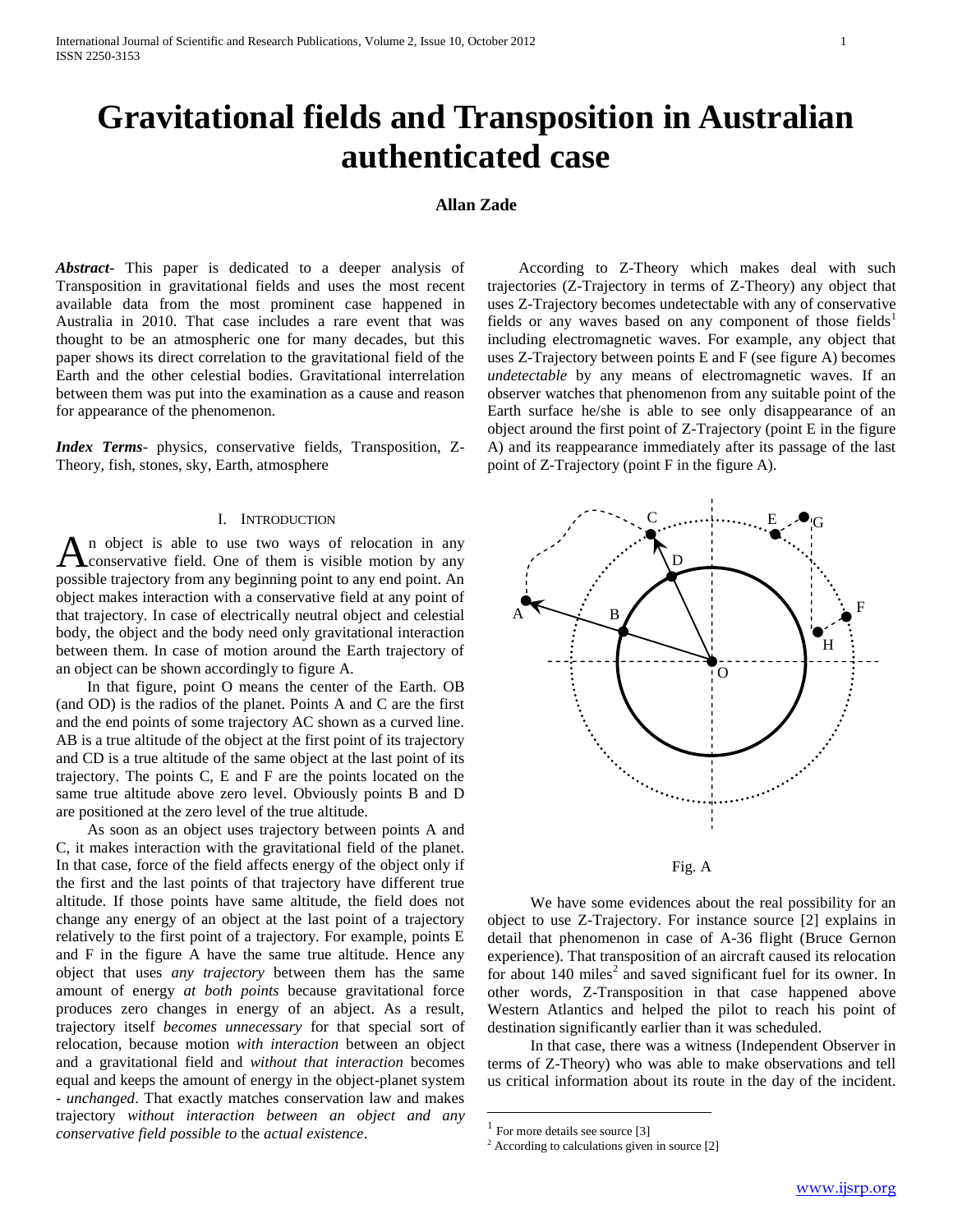For instance according to the pilot's report his aircraft A-36 had same altitude before and after some unusual event that Z-Theory calls Transposition. That coincides precisely to the case drawn in the figure A as Transposition between points E and F and shows exact agreement between theory and practice.

 Are there any other evidences about the real possibility for existence of Z-Trajectory? We need to understand the presence of many possible ways of observations that Z-Theory predicts. It helps us to answer that question and make another link between theory and practice. Suppose there is a possibility to relocation between two given points which have the same true altitude (points E and F in the figure A). Suppose a bird used Z-Trajectory between those points. In that case, an observer located not far from the point E on the Earth surface notices strange "disappearance" of the bird around point E. His (or her) counterpart located near the point F noticed strange "appearance" of the bird from "nowhere". That happens because an object is undetectable as long as it uses Z-Trajectory (as it mentioned above).

 Obviously booth observers are able to make notification about appearance and disappearance of the bird only if they make an observation at the moment when an object (a bird) changes its trajectory from regular motion (RW-Trajectory) to Z-Trajectory or comes back again from Z-Trajectory to RW-Trajectory. In that case, casual observation of the bird in the sky makes no sense for the observers because the presence of a bird in the sky *is a common observation* and nothing "unusual" would be detected *by any human observer*. An object that comes back from a Z-Trajectory should have some property or characteristic that makes the object incomparable for observation under any given circumstances to force an observer to make a claim about "impossible" observation. For example, in case of aerial observation such property should be any property of an object *that is unable to fly*. As soon as an observer notices any object in the sky that is unable to fly the observer drives to a nonplus. That is an Australian case explained below in details.

## II. RELEVANT OBSERVATIONS

 According to news article<sup>3</sup> from *NT News, Australia* (February  $28^{th}$ , 2010) entitled '*It's raining fish ... no really'* we have the following description of "impossible event". "NEWSBREAKER Christine Balmer … had to pinch herself when she was told ``hundreds and hundreds" of small white fish had fallen from the sky.

"It rained fish in **Lajamanu** on Thursday and Friday night," she said, "They fell from the sky everywhere.

"Locals were picking them up off the footy oval and on the ground everywhere.

"These fish were alive when they hit the ground.""<sup>4</sup>

 Obviously the locals were terrified by such an event because human experience stays in disagreement to the mentioned facts. Moreover, there was not any suitable theory in 2010 that was relevant to such events. As a result, vague concept

 $\overline{a}$ 

was used for an explanation which based on "a *tornado hypothesis*".

 "Weather bureau senior forecaster Ashley Patterson said the geological conditions were perfect on Friday for a tornado in the Douglas Daly region. He said it would have been an ideal weather situation to allow the phenomena to occur - *but no tornados have been reported to the authority*.

"It's a very unusual event," he said. "With an updraft, (fish and water picked up) could get up high - up to 60,000 or 70,000 feet.

"Or possibly from a tornado over a large water body - but we haven't had any reports," he said<sup>5</sup>.

 Obviously, a weather expert used *"a tornado hypothesis"* as the only one possible way to explain that phenomenon, but according to his own words "*no tornados have been reported to the authority*". That left a little probability to the existence of "an unnoticed tornado" that was responsible for the observed phenomena.

 Unfortunately, Lajamanu is situated hundreds of miles away from the nearest water source with an open surface. Hence a hypothetical "tornado" that stood "over a large water body" should send a fishes to the settlement from a large distance. More than that, those "tornado" should act like an unusually intelligent "weapon" with incredible precession to deliver all the fishes precisely from their usual inhabited place to "the target" located few hundred miles away.

 There is one more counterevidence for *"a tornado hypothesis"*. We need to know exactly what is something that we call tornado to use that method of argumentation. "**Tornado** is a small-diameter column of violently rotating *air developed within a convective cloud and in contact with the ground*. Tornadoes occur most often in association with thunderstorms during the spring and summer in the mid-latitudes of both the Northern and Southern Hemispheres. These whirling atmospheric vortices can generate the strongest winds known on Earth: wind speeds in the range of 500 km (300 miles) per hour have been estimated. When winds of this magnitude strike a populated area, they can cause *fantastic destruction and great loss of life*, *mainly through injuries from flying debris and collapsing structures*. Most tornadoes, however, are comparatively weak events that occur in sparsely populated areas and cause minor damage."<sup>6</sup>

 Hence, a tornado is able to spread debris (and a fishes in the discussing case) at every direction from the point of its location because it is only a violently rotating column of air. If that happened in reality, a large circle area with a tornado in its center should be filled with a fishes frown away from a tornado that stood over a large water body sucking up the fishes accelerating them and sending the hopeless fishes in every direction around a water body. That description stays in opposition to observed facts. *There was an observation of a fishes falling only over a relatively small area*.

 *"A tornado hypothesis"* has one more likely explanation for that phenomenon. As Ashley Patterson said: "With an updraft, (fish and water picked up) could get up high - up to 60,000 or 70,000 feet…". That is true but according to physical appearance of any tornado - "When winds of this magnitude

 $3$  Source [5]

<sup>4</sup> Source [5]

<sup>5</sup> Source [5]

<sup>6</sup> **tornado.** (2008). Encyclopædia Britannica. *Encyclopaedia Britannica 2008 Deluxe Edition.* Chicago: Encyclopædia Britannica.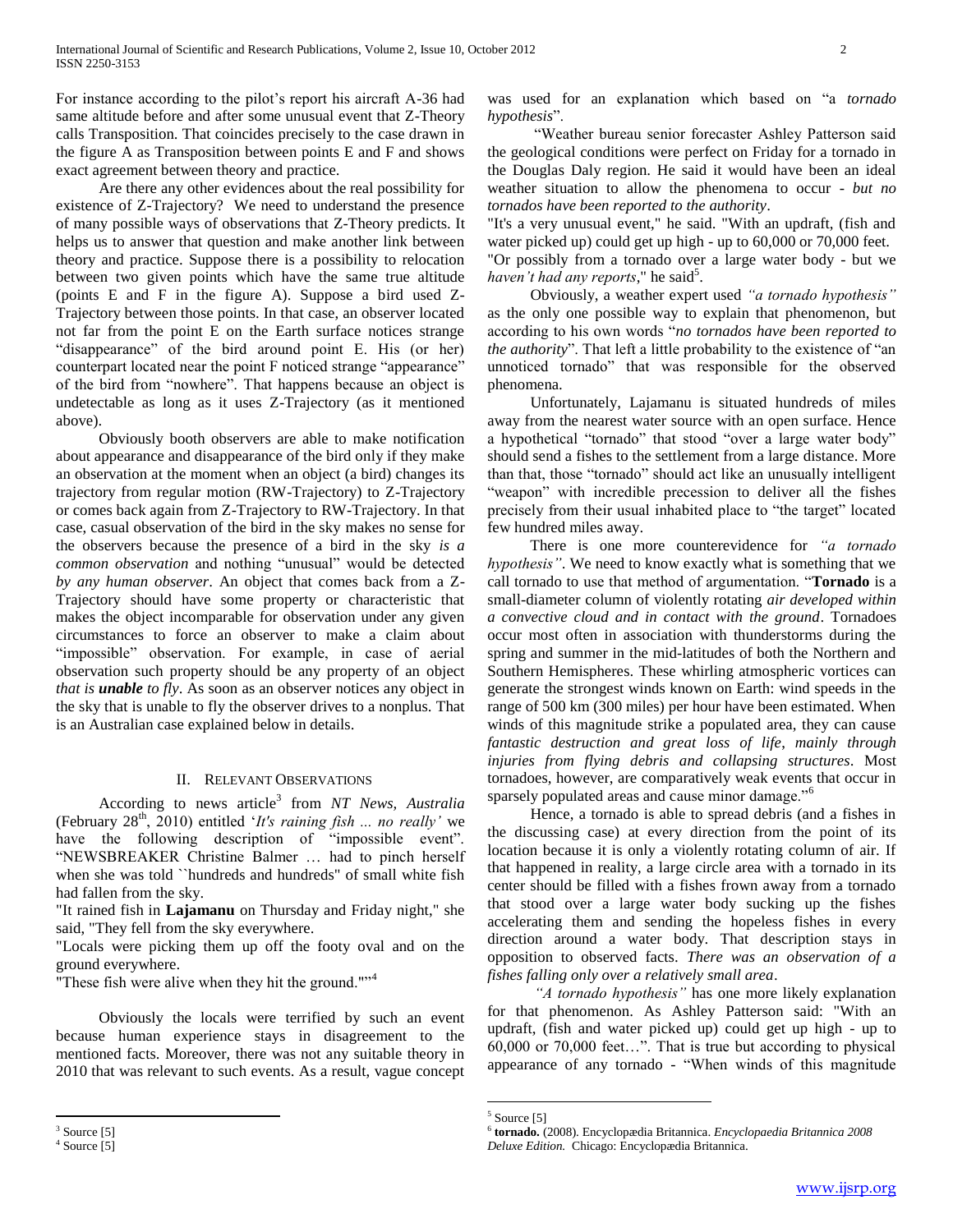strike a populated area, they can cause *fantastic destruction and great loss of life*, *mainly through injuries from flying debris and collapsing structures*."<sup>7</sup> In other words, Lajamanu should be destroyed utterly and violently as soon as such a tornado comes over the settlement. In that scenario, nobody would be able to tell a story about a fishes coming down from the sky. Obviously that natural consideration stays in opposition to observable facts *again*.

 More than that according to observations "The freak phenomena happened not once, but twice, on Thursday and Friday afternoon about 6 pm"<sup>8</sup>. That is the most critical and mind-crushing observation. Even a weather expert *was unable* to make any comment on that fact leaving it unnoticed in his words because there is not any tornado that is possible to rush across Australia like an express train reaching the same settlement "on time" and release a fish cargo right on the "station". Any thoughts about such possibility drive the human mind to madness.

 As a result, "a tornado hypothesis" stays beneath criticism. Generally, that assumption causes more questions than gives answers. Obviously another explanation should be given for all those phenomena. That explanation should produce satisfactory basis for each side of clear facts and make some predictions. Z-Theory can be used to obtain answers on all questions in that case. Australians were unable to use that theory for their case in 2010 because theory itself was published a year later in 2011. That theory uses its own way of explanations that remain far away from any atmospheric phenomena justification.

### III. PRACTICAL APPLICATION

According to eyewitnesses' observations, Australian incident has one significant problem that stays in controversy to modern science at the first glance. The problem is that. An ordinal person usually sees a fishes in the water of a lake or a river. Everybody knows that a fishes ever lives in water *below the ground level.* Hence there is *no reason* to see a fish in the sky anywhere especially over a settlement situated at the edge of a desert.

 Moreover, from a scientific point of view, "a fishes falling from the sky" should be brought there by some physical process. As soon as a fish appears in the sky without any reason it crushes any acceptable scientific explanation that means *serious violation* of the most fundamental law of physics – conservation law. "Conservation law also called law of conservation in physics, several principles that state that certain physical properties (i.e., measurable quantities) do not change in the course of time within an isolated physical system. In classical physics, laws of this type **govern energy, momentum, angular momentum, mass, and electric charge**. In particle physics, other conservation laws apply to properties of subatomic particles that are invariant during interactions. An important function of conservation laws is that they make it possible to predict the macroscopic behaviour of a system without having to consider the microscopic details of the course of a physical process or chemical reaction."

 "Conservation of energy implies that energy can be neither created nor destroyed, although it can be changed from one form (mechanical, kinetic, chemical, etc.) into another. In an isolated system the sum of all forms of energy, therefore, remains constant. For example, a falling body has a constant amount of energy, but the form of the energy *changes from potential to kinetic*."<sup>10</sup>

 A falling fish should have some amount of potential energy that can be changed from potential energy to kinetic energy of a falling fish by the gravitational field of the Earth. Force of gravitational attraction between the Earth and a fish accelerates a fish changing its potential energy to kinetic energy. As a result, a fish falls from a place with higher altitude to an area with lower altitude. That process is well known as free fall.

 However, there is one unsolved problem here. Fish in a water of a river has a given amount of potential energy that depends from true altitude of the point of that fish location. *Any process* should do relocation of that fish using some energy to move a fish to the sky. Any process that changes location of a fish from *lower to higher altitude* should spend some energy for that relocation, because elevation of a fish means movement in the opposite direction relatively to the direction of a force of gravitational attraction between the Earth and a fish. If that process uses required amount of energy from "nowhere", the process causes *serious violation* of conservation law because it brings extra energy to the system *for no reason*. *Conservation law declines existence of such a processes*. Hence modern science pays no attention for such "nonsense".

 As a result, they try to use other possible explanations that provide answers on the main question about the source of additional power that can be appropriate to change energy of those fishes without violation of conservation law. "A tornado hypothesis" uses powerful horizontal, and vertical air motion to give an answer on that question. In that case, moving air that has enough energy spends part of its power to relocation of a fishes and brings them to a higher altitude. However, as it was shown above, that hypothesis stays beneath criticism because of many facts, which remain *in contrary to observations in that case*. Moreover, all attempts to make any acceptable explanation for the incident use only air hypothesis and consider whole case as *an air phenomenon only*. That logical restriction blocks any further attempts for investigations and researches of that phenomenon.

 There is one more unanswered question despite of many controversy mentioned above. Is it possible to have a fish to exist or to be transferred to any altitude above an Earth-bound observer without violation of conservation law? At the first glance, that question has only negative answer because as long as an observer walks down a river stream a fishes in the water of a stream ever stay below the observer. That is correct, but that is only *relative observation*. In the general case of true altitude, we have slightly different situation. Figure B shows that case.

 $\overline{a}$ 

<sup>9</sup> **conservation law.** (2008). Encyclopædia Britannica. *Encyclopaedia Britannica 2008 Deluxe Edition.* Chicago: Encyclopædia Britannica.

<sup>10</sup> **conservation law.** (2008). Encyclopædia Britannica. *Encyclopaedia Britannica 2008 Deluxe Edition.* Chicago: Encyclopædia Britannica.

<sup>7</sup> see above 8

Source [5]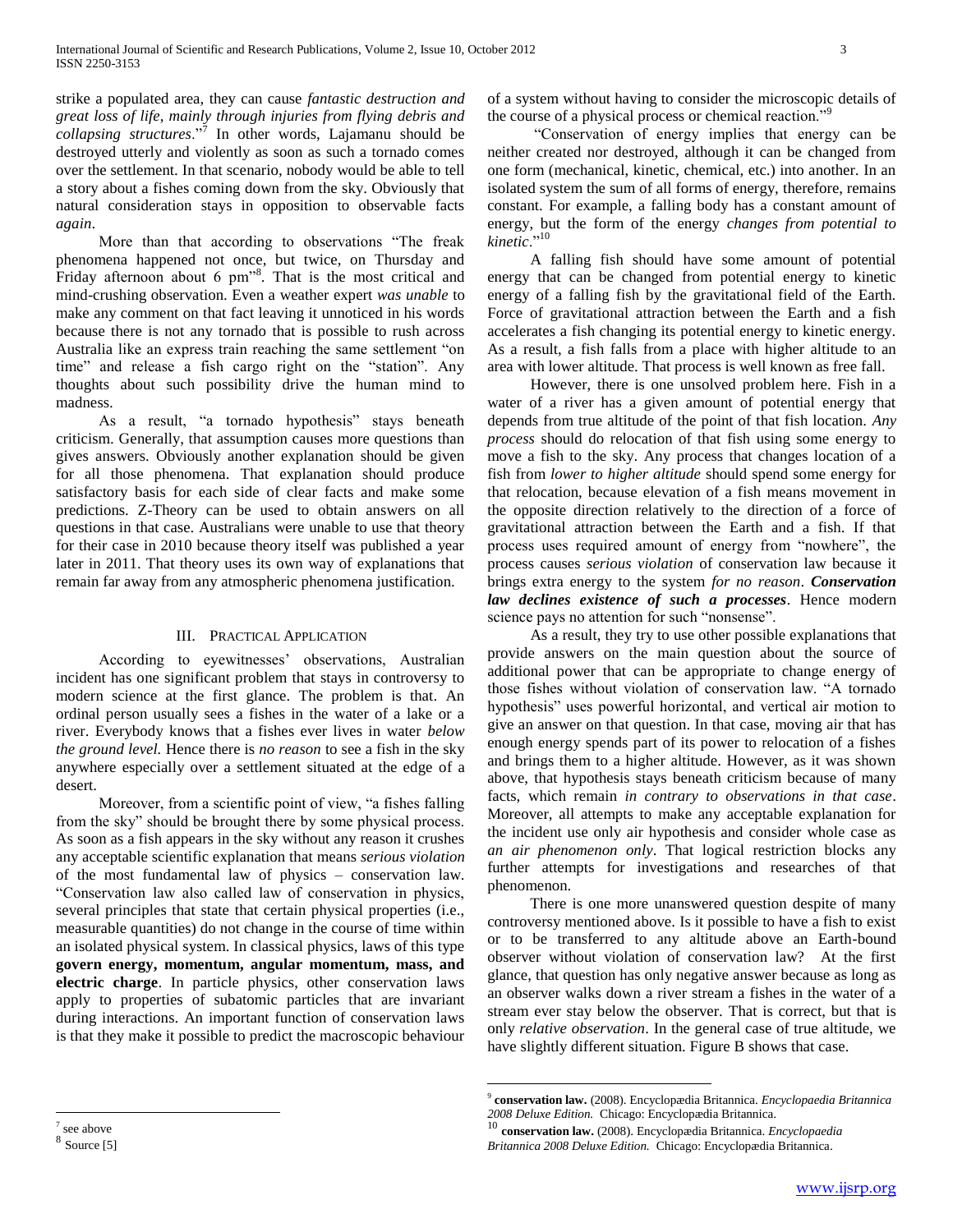



Figure B represents some image mountain  $O-A-B-Z_1-D-X_4$ in coordinate system with two axes X and H. Axe X coincides with zero level of true altitude. Axe H shows height of each point shown in the figure  $(h_1, h_2, \ldots, h_c)$ . The mountain is located between points O, and  $X_4$  on axe X and has maximal height  $h_4$  at point A in distance  $O-X_1$  (in a given coordinate system).

 Suppose presence of a river that flows down the flank of a hill A-X<sub>4</sub> from the point B. Water changes its altitude from  $h_3$  to zero by moving down the flank of a hill. Suppose an observer stays at point D. He or she seems a river stream with a fishes going down the stream. Obviously an observer sees a fishes *below* his/her location because an observer locates *above* the water stream.

 Now an observer walks up the stream. Sooner or later a person reaches point  $Z_1$ . Obviously everything looks correct in that point - a fishes still remain in the stream, and an observer stays above them. Hence, from the person"s point of view, observation of a fishes in a stream does not change between points  $D$  and  $Z_1$ . Here, delusion of an observer begins.

 The person does not notice changes in true altitude of his/her new location, but relatively to the previous location of the observer (point D) true altitude has significant difference. According to the figure, value of that difference is equal to the difference between  $h_2$  and  $h_1$ .

After some time of relaxing at point  $Z_1$ , the observer walks down the stream to the point D and restores his/her original location at point D. From the observer's point of view, everything looks perfect again because a fishes are in the stream and the observer stays above them, but in that case, an observer forgets the fishes located up stream at the point  $Z_1$ ! They have a location in higher true altitude *relatively* to location of the observer (point D). Hence despite continuous observation of the stream below the observer during his/her walk, location of a fishes at point  $Z_1$  has higher true altitude than an observer at point D. In other words, those fishes remain higher the observer relatively to his/her true altitude.

 Appearance of those fishes above an observer located at the point D after their relocation between points  $Z_1$  and  $Z_2$  keeps same true altitude of the fishes and means no changes in *energy*  *of those fishes*. In other words, such relocation follows each conservation law and meets *all requirements of modern physics, b*ecause the process of such relocation changes no energy in the system. As a result, it becomes *possible physical process*.

 The process of transposition has a distinct name *Z-Process* (in terms of *Z-Theory*). Transposition changes no energy in a closed system because any object keeps same value of energy just before and immediately after Transposition. Furthermore, a fishes after Transposition between points  $Z_1$  and  $Z_2$  (according to the figure B) *remain the same amount of energy* as before Transposition. In that case, a fishes falling from "the sky" according to observation of an observer located at the point D make perfect sense.

 It is time to look back to figure A. Existence of Z-Trajectory is possible between any number of points with similar true altitude. Those are any point of the circle with radios OC. For example, Z-Trajectory E-G-H-F has shown between points E-F. Z-Trajectory ever shows the shape of the letter Z to be not mistaken with any other sort of trajectory because of image nature of Z-Trajectory. For any Earth-bound observer, Transposition between points E and F causes "disappearance" of an object at point E and its "strange" reappearance at point F. That is a key aspect of observation. Any observer is able only to see motion of an object *after* Transposition. In Lajamanu case, any observers had seen a falling fishes. That is correct because nobody is able to see Transposition itself. Only after Transposition a fishes fall toward the ground as well as any other object without support *in a gravitational field of the Earth*.

 Moreover, according to figure A number of points with same true altitude are countless and forms exact sphere around the Earth. Cross section of that sphere in the figure"s plane is shown as circle with points C, E and F. In other words, unlike common relocation of an object, Z-Process makes possible transposition between two distant points with the same true altitude despite the distance between them. Hence notion of *distance is not applicable to Z-Process*. It makes perfect sense in Lajamanu case because the nearest river with enough elevation above true altitude of the settlement located far away. Theoretically, any stream inhabited with *the same kind* of fish (that was observed in the analyzing case) can be used as a source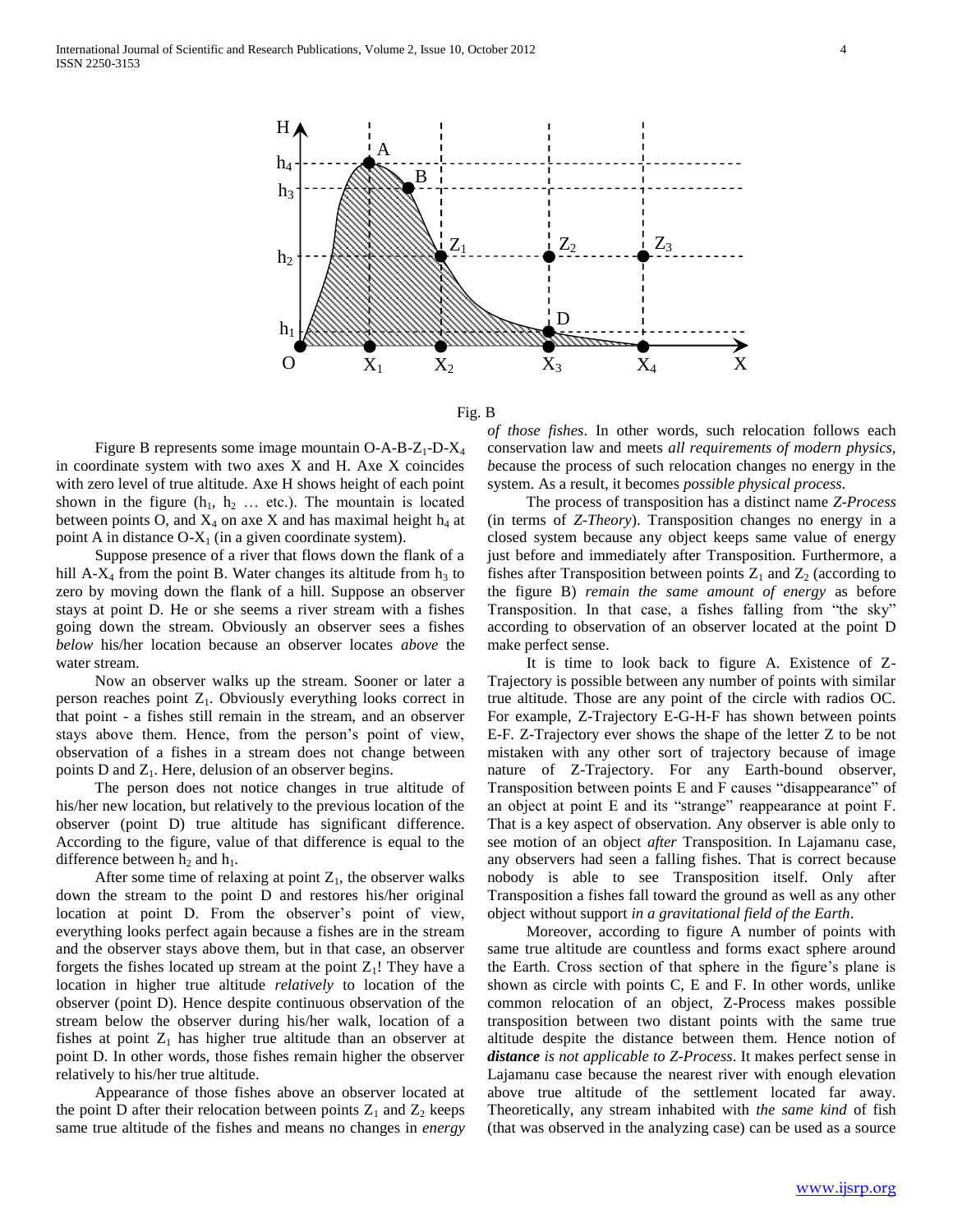International Journal of Scientific and Research Publications, Volume 2, Issue 10, October 2012 5 ISSN 2250-3153

of a fishes despite a great distance between Lajamanu and that stream.

### IV. RELATION WITH OUTER SPACE

 According to observations we have following. "The freak phenomena happened not once, but twice, on Thursday and Friday afternoon about 6 pm at Lajamanu"<sup>11</sup> Obviously there was not any suitable explanation of that occurrence until today. Z-Theory has enough capacity to explain that aspect of phenomenon too. More than that, such occurrences provide critical support for that theory. Figure C shows explanations of that fact.

correct location of  $Z_1$  and  $Z_2$  should keep following requirements (equal law requirements and equal law equations):

- 1.  $OZ_1 = OZ_2$ ; that equation sets the same true altitude for both points
- 2.  $SZ_1 = SZ_2$ ; that equation sets both points at equal distance from the Sun
- 3.  $M_1Z_1 = M_1Z_2$ ; that equation sets both points at equal distance from the Moon (at the first day of observation of the phenomenon)





 Figure C shows the projection of mutual location of the celestial bodies to the picture plane. Those bodies make the most significant impact on the magnitude of gravitational force around the Earth. Those are the Sun and the Moon. Points  $M_1$ ,  $M_2$  and M<sup>3</sup> display projection of location of the center of the Moon for few subsequent days. Point S shows projection of location of the center of the Sun. Point O shows location of the center of the Earth as well as the point of origin of the frame of references. Distance between the celestial bodies is not accurate. Circle E is a projection of the Lajamanu latitude**.**

 To support conservation law Z-Process should remain the same altitude of the first and the end points of Z-Trajectory before and after Transposition. That is correct relatively to any celestial object that has *enough mass* to make a *significant* impact to those points. There are two such bodies in case of the Earth. Those are the Sun and the Moon. Despite of their incomparable masses the Moon is located many times closer to the Earth. As a result, its gravitational influence is comparable with gravitational influence of the Sun.

 Suppose an observer has an observation of a fishes falling from the sky at the point  $Z_2$  (see figure C). In Lajamanu case, it was the location of the settlement. According to Z-Theory in that case point  $Z_1$  should exist at the same true altitude relatively to the Erath surface. Moreover to make conservation law precisely

In the general case, points  $Z_1$  and  $Z_2$  have different latitudes. Hence they have different distances of their relocation because of earth rotation during any given time. Equal law equations should be true only in tiny time when both points maintain their locations not far from a given location  $(Z_1 \text{ and } Z_2)$ . That coincides with observable facts because phenomenon happened about 6 pm (see above). In other words, *it lasts, not for few hours*. What does it mean for the Z-Process?

 Duration of entire revolution of the Earth lasts for 24 hours. In other words, the Earth rotates 360 degree for 24 hours. As a result, all points of the earth surfaces take exactly the same locations after each full revolution. For example, points  $Z_1$  and  $Z_2$  in the figure C take exactly the same locations after 24 hours. As a result, equal law equations become exactly correct *again* after 24 hours. That *gives possibility for Z-Process to come again exactly at the same time (6 pm) at the next day*. It was the appearance of the same Z-Process in both consequent days. In Lajamanu case, they were days of February  $25<sup>th</sup>$ , 2010 and February  $26<sup>th</sup>$ , 2010 (Thursday and Friday before February  $28<sup>th</sup>$ ,  $2010^{12}$ ).

At the next day, February  $27<sup>th</sup>$ , 2010 the Moon influence reduces because the Moon had a bit more distance from the points  $Z_1$  and  $Z_2$  (point  $M_3$  in the figure C) and equal law

| Source [5] |
|------------|

 $12$  Source [5]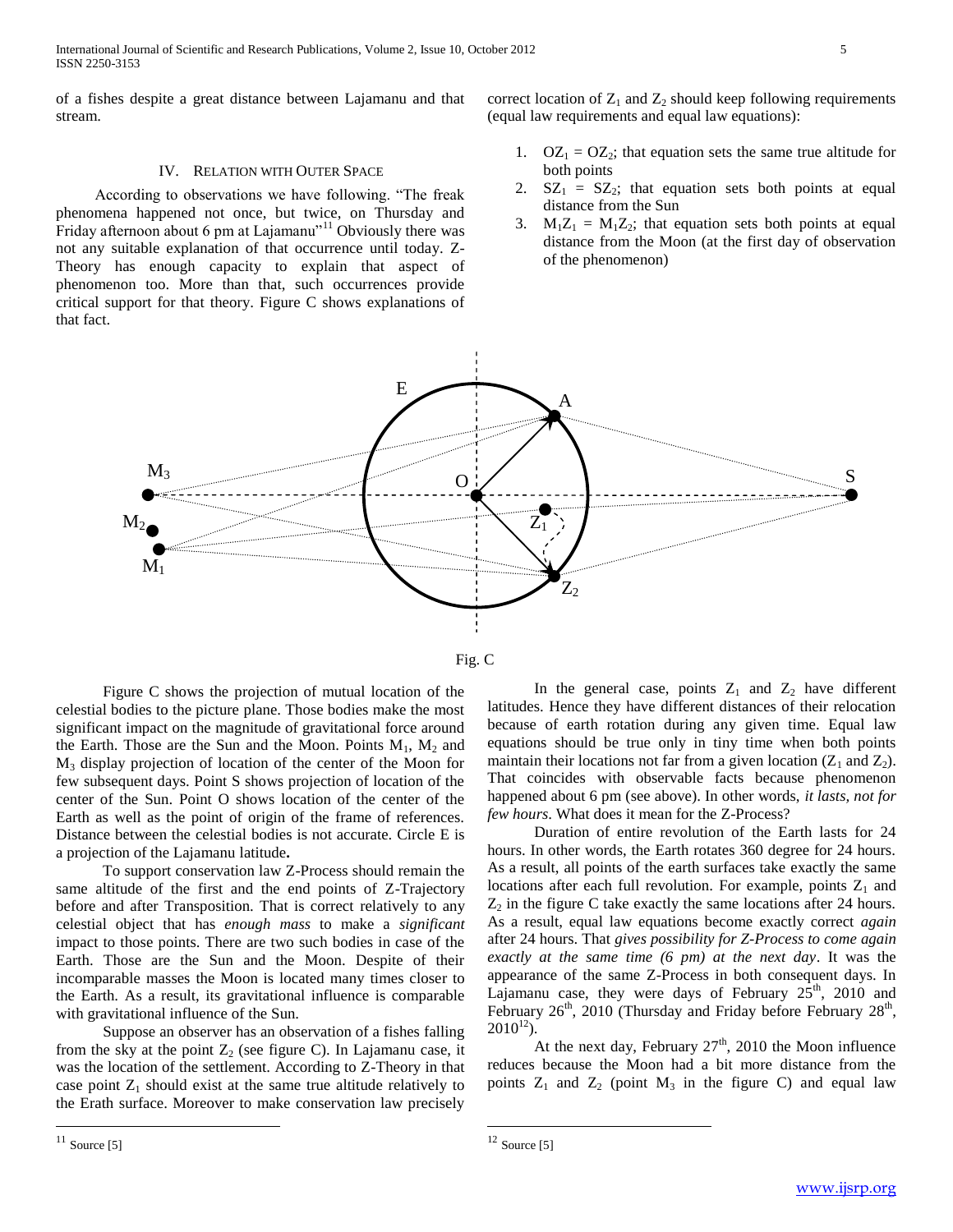equations becomes false. As a result, Z-Process between those points became *impossible* because of conservation law.

 Theoretically any celestial body *with enough mass* can cause impact on the possibility to appear Z-Process between any two or more given points. In that case, appearance of Z-Process should have some recurrence as well as recurrence of any other event in celestial mechanics. The observable events should perform *the same way with some duration* that can be *clear* for the observers. Have we such evidences? Certainly we have. According to an eyewitness account we have the facts: "In **2004**, locals reported fish falling from the sky, and in **1974**, a similar incident captured international headlines."<sup>13</sup> Hence, there is following circle of the same events in **1974, 2004, 2010**.

 How long was the period between two subsequent events? Those are  $2010 - 2004 = 6$  years and  $2004 - 1974 = 30$ years. That makes perfect sense because **the greatest common divisor** of 30 (year circle) and 6 (year circle) is 6 (year circle). T**he greatest common divisor** coincides with the last circle of the two subsequent events (6 years between 2004 and 2010). Suppose the observers have seen full circle of those events. In that case, we have some period between steps of appearances of the whole phenomenon:

$$
1974; 1980; 1986; 1992; 1998; 2004; 2010; (1)
$$

 The given sequence (1) begins with the year of 1974 and goes ahead with 6 year steps. Years when the phenomenon had occurred are underlined. Hence we have four (4) free circles in the years from 1980 to 1998 and three circles with phenomena. Using corresponding full sequence before the year of 1974 and after the year of 2010, we have full approximation for phenomenon appearance:

| 1872; 1878; 1884; 1890; 1896; 1902;<br>1908; 1914; 1920; 1926; 1932; 1938; | Circle A |
|----------------------------------------------------------------------------|----------|
| 1944; 1950; 1956; 1962; 1968; 1974;<br>1980; 1986; 1992; 1998; 2004; 2010; | Circle B |
| 2016; 2022; 2028; 2034; 2040; 2046;<br>2052; 2058; 2064; 2070; 2076; 2082; | Circle C |

 The great circle mentioned above has a duration for 72 years  $(2010 - 1938 = 72)$ . It includes two half-circles with duration for 36 years each. First half-circle has one occurrence of the phenomenon at the last year of that half-circle. Second halfcircle has two occurrences of the phenomenon at the last year of that half-circle *and six years before*.

 According to the calculations, inhabitants of the settlement have been seen second half-circle of the great circle B mentioned above. There is not any information about same phenomena occurrence before the year of 1974 because the closest year of previous circle (A) with possible occurrence of the same phenomenon is the year of 1938. Moreover, same phenomenon should appear in the six-year interval as well as it happened in the years of 2004 and 2010, because of the end of the circle (A).

 Looking at the future same calculations allow us to make some predictions about nearest year with possible observation of

 $\overline{a}$ 

the same phenomenon. That is the year of 2046, and it should be a year without six-year close appearance of the same phenomenon. As the matter of facts, the phenomenon does not appear in the two subsequent years after 2010 - in 2011 and 2012. That supports calculations given above.

 According to Z-Theory, such obvious circles can be caused only by relative motion of the celestial bodies with enough mass. Those bodies are able to make enough influence to the gravitational field of the Earth. The phenomenon appears each time when such a body or association of some bodies reaches some locations with the *same distance from the Earth*.

 Jupiter is one from *the most likely candidates* for such a body. "Jupiter is *the most massive planet of the solar system* and the fifth in distance from the Sun. It is one of the brightest objects in the night sky; only the Moon, Venus, and sometimes Mars are more brilliant. … It takes *nearly 12 Earth years* to orbit the Sun"<sup>14</sup> In that case duration of the half-circle mentioned above (36 years or 36 full revolutions of the Earth around the Sun) coincides with 3 full revolutions of Jupiter around the Sun. Moreover, full duration of the large circle (72 years or 72 full revolutions of the Earth around the Sun) coincides with 6 full revolutions of Jupiter around the Sun.

#### V. GEOLOGICAL EVIDENCES

 One might ask a question about the existence of independent evidences for all sophisticated reasons mentioned above. That is correct question, and it has correct answer. There is one independent source of facts that actually has no connection with any of inhabitants of the settlement. That is geological data.

 As soon as a fishes appear as an objects falling from the sky, the ground of that area should include some evidences of those events. Moreover, if that phenomenon appears with some known period, it should make periodic evidences of its appearance. Figure D shows that conditions.



 In the figure D letters show geological layers, formed in different times. As soon as the phenomenon occurs with some

 $13$  Source [5]

<sup>14</sup> **Jupiter.** (2008). Encyclopædia Britannica. *Encyclopaedia Britannica 2008 Deluxe Edition.* Chicago: Encyclopædia Britannica.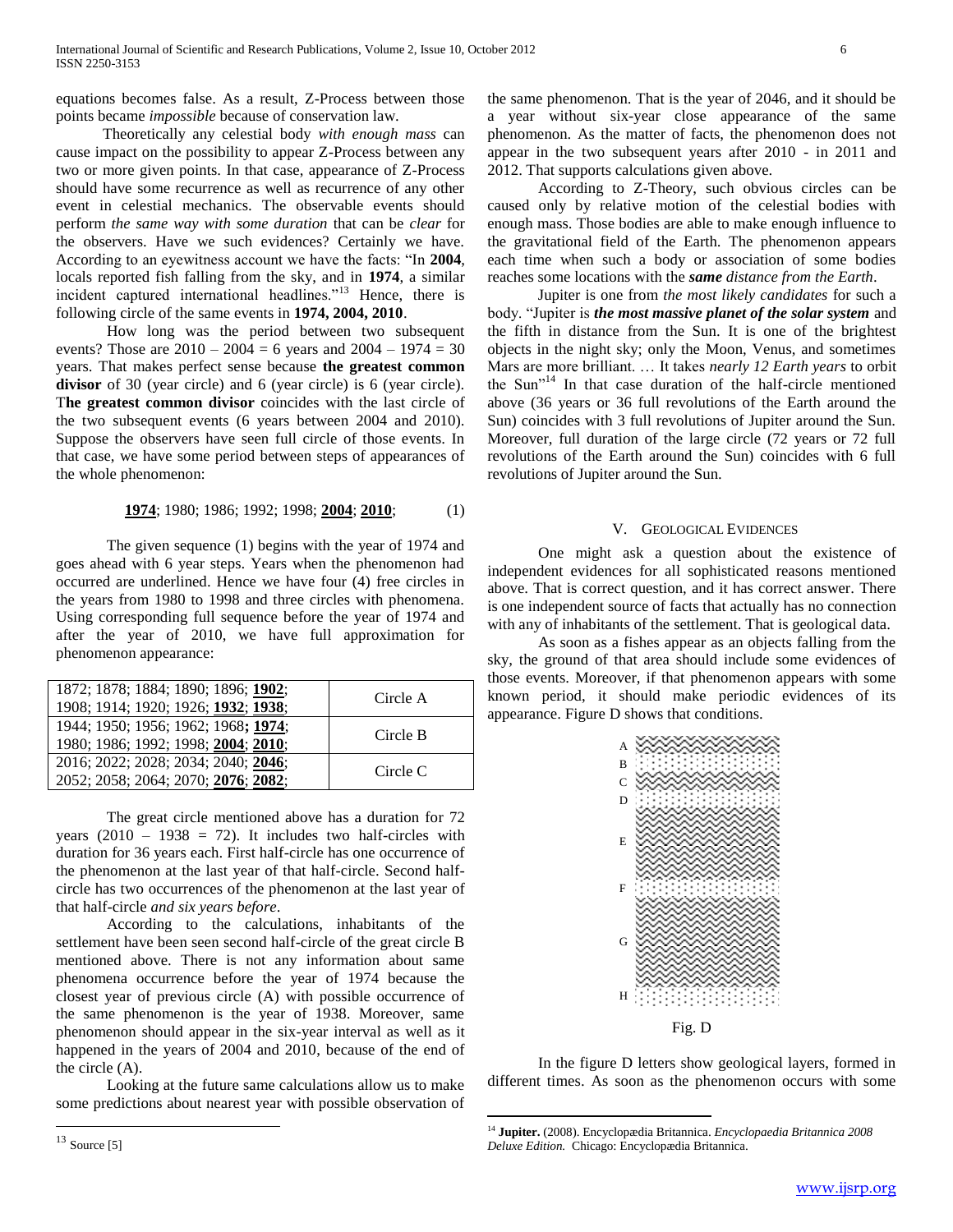time it should make geological evidences. In the given case, that evidences should produce some strata according to the period of the phenomenon appearance. In the figure D, those strata are shown as light one. The Dark strata mean periods when geological formation appear without any evidences of that phenomenon.

 Suppose the phenomenon occurs without reference to any human observer. In that case, it should make geological evidences according figure D. Each time when the phenomenon occurs it left certain evidences in the geological strata. It should be fish remnant *without any evidences of a sea or river bed sediment*. That is the best distinguish between regular fish remnant from any water space and a remnant of a fishes appeared above a dry area. According to calculations shown above, those strata should be separated with strata which bear no evidences of the phenomena for periods of time when the phenomena did not appear.

 Those are strata C, E and G. Stratum C has connections with six-year circle of the phenomenon appearance at the end of a full 72 year circle. Stratum E should make formation during free circles of the second half of a full circle (30 years) and stratum G should appear at free circles of the first half of full circle (36 years).

 More than that such geological evidence as strata containing evidences of fish remnant should appear for a long time because of cyclical character of the phenomenon. In other words, they should be available for inspection in the area of the settlement location. Obviously nobody had any geological research in that area because of lack of theoretical support for that activity.

 Now we have such support. Moreover, as soon as the process has fixed circle of appearance, geological evidences should appear in a strata which are relatively old and made its formation *before the settlement was found*. An evidence about such geological stratification from that area gives us *direct, and independent prove* for existence of the whole phenomenon, and support words of the eyewitnesses about the same phenomenon happened again and again.

#### VI. RELATION WITH OTHER PHENOMENA

 There are a number of similar incidents, which have strong uniformity. "There is a story of this kind, in the New York Sun, June 22, **1884**. June 16th – a farm near Trenton, N.J. – two young men, George and Albert Sanford, hoeing in a field – stones falling.... The next day stones fell again."<sup>15</sup> That is exactly the same case – two events of "strange" things falling from the sky were separated with *24 hour period*.

 There are some other observations around the world about the same phenomenon. For example, "London Times, Jan 13, 1843 – that according to the Courrier de l"Isere, two little girls, last of Desember, **1842**, were picking leaves from the ground, near Clavaux (Livet), France, when they saw stones falling around them"<sup>16</sup>.

 The objects, which appear after Transposition, depend only on the location of the first point of Z-Trajectory (point  $Z_1$  in

 $\overline{a}$ 

the figure C). In case of Lajamanu incident, that point coincided with a stream filled with a fishes. As a result, the observers located below the last point of Z-Trajectory (point  $Z_2$ ) seen similar fishes, which were relocated by Z-Trajectory from some point  $Z_1$  to the point of observation  $-Z_2$ . In other words, they *have seen the same school of fish after Transposition that was in the same stream before Transposition*. That is answer on the question about the same school of fish that was observed in each event (February  $25<sup>th</sup>$ , 2010 and February  $26<sup>th</sup>$ , 2010).

 In case of Trenton incident, (mentioned above) same sort of things – *the stones* fell from the sky. Hence in that case first point of Z-Trajectory was situated on a flank of a hill with higher true altitude relatively to the point of observation (see fig. B). That area was filled with stones, and those stones were subjected for Transposition, as well as a fishes in Lajamanu case were subjected to the same method of *relocation*.

 Moreover, in Clavaux case, there were no observers at *the day before or the day after* that event, to see the same event separated with 24 hours. I believe in Clavaux was the same example of event sequence - two similar events separated with 24 hour interval. It is quite easy to explain the relationship between phenomena happened in all three areas of observations. If we continue calculations, full 72 year circle mentioned above goes far in the past, and we have some coincidences mentioned below.

1800; 1806; 1812; 1818; 1824; 1830; 1836; **1842**; 1848; 1854; 1860; 1866; (Circle A-1)

1872; 1878; **1884**; 1890; 1896; **1902**; 1908; 1914; 1920; 1926; **1932**; **1938**; (Circle A+0)

 Both events shares hollow years of full 72-year circle. Those are internal six-year steps of that circle. Yeas of events match exactly the years of **1884** and **1842,** but because of different location of those events they have different multiplicity with internal steps of the six-year circle inside full 72-year circle. In any case, observations coincide with internal six-year step of full circle.

 Because of such interrelation we should call full 72-year circle as **Great Australian Double Event Circle** (GADEC). Coincidence between the first year of that circle and round number of a year had the place in 1800. The circle has full duration for 72 years with 12 internal steps of 6-year each. Obviously the circle can be calculated before 1800.

### VII. Z-TRAJECTORY AND THE EARTH"S ATMOSPHERE

 As it mentioned above, there was an appearance of the phenomenon in the clear sky, in Trenton and Clavaux cases. In other words, there was not any observation of *a rain, thunderstorm, hurricane, tornado* and etc. that can be explained as a relation between an *atmospheric phenomenon* and "strange" objects falling from the sky *because of a strong wind that sent them there*. That is the most critical observation because it shows *no relationship* between that phenomenon and any atmospheric condition.

 At the same time, that observation gives extra support for Z-Theory because that theory makes deal with phenomena that appear in conservative fields. Gravitational field is one of them. From an Earth-bound observer's point of view, those phenomena

<sup>&</sup>lt;sup>15</sup> Source [6] page 21

 $^{16}$  Source  $\left[ 6\right]$  page  $20$